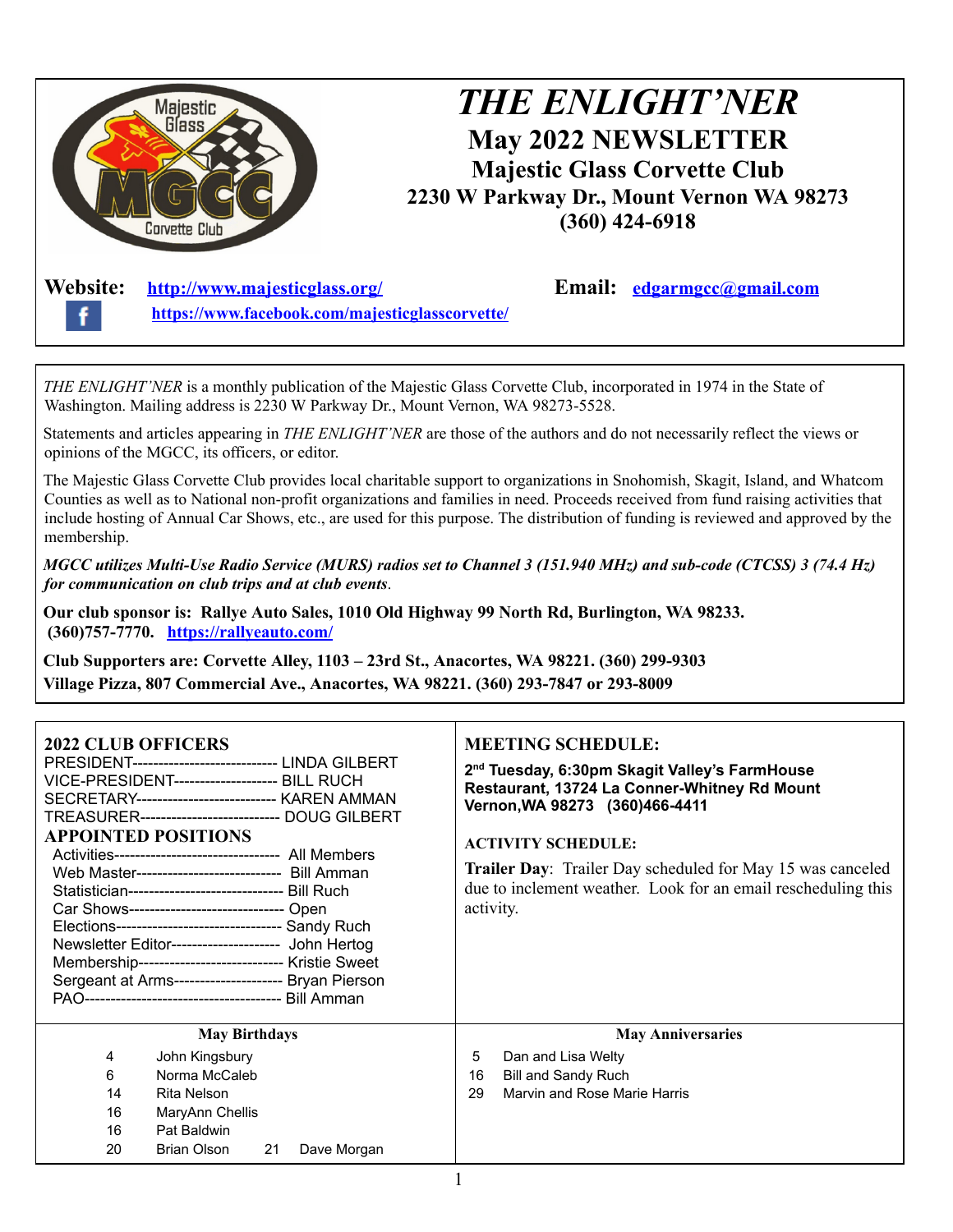## **Minutes of the May 10, 2022 meeting at Farmhouse Restaurant.**

The meeting was called to order at 6:30 by the president.

Members in attendance were(28) plus four visitors

Membership (54)

Amman Bill & Karen, Paul Borgen, Mona Brown, Nancy Burress, Doug & Linda Gilbert, John Hertog, Gene & Doris M., Ann Humphreys, Mike Kallgren & Marcie Hagan, John & Therese Kingsbury, John & Cynthia Lucke, Dale & Patti McAtee, Skip & Rita Nelson, Joanne Olson, Mel & Linda Paul, Bill & Sandy Ruch, Kristie Sweet, Phil Thornley, Mike Yahns

The minutes were read and approved.

The Treasurer's report was given.

**Old Business**: None.

**New**:

John Hertog has volunteered to write the newsletter.

Trailer Day is Sunday May 15<sup>th</sup> at Paul & Rissa Borgen's. Meet at Mt Vernon Petco at 10 AM.

Bring any raffle prizes you have for our shows.

It might be raining so be prepared.

Our shows are on June  $4^{th}$  and  $5^{th}$ .

On Aug. 21<sup>st</sup>, Sunday we will meet at Sandy's work place for a show. Hours are 1-4 P.M.

On June 11<sup>th</sup> Therese Kingsbury invited us to a Fun Day at Camp Casey. Hours 11-4.

Linda would like us to join the Gut Run in Anacortes some Sunday this summer. Assorted cars drive back and forth down Commercial Ave. Later we would park to chat and maybe go somewhere to eat. Linda will send out an email about this.

On June  $4<sup>th</sup>$  and  $5<sup>th</sup>$  please be at the Trailer at 6:30 to 7:00 AM ready for a fun day!

Next meeting will be June 14, 2022 at Farmhouse Restaurant in Mt Vernon.

Introductions were made around the room. There were two possible new members at the meeting.

**Meeting adjourned at 7:30. Jokers up Winner:** Jeanne Bayless, possible new member. Next Meeting: June 14, 2022 at Farmhouse Restaurant 13724 La Conner-Whitney Rd Mt Vernon.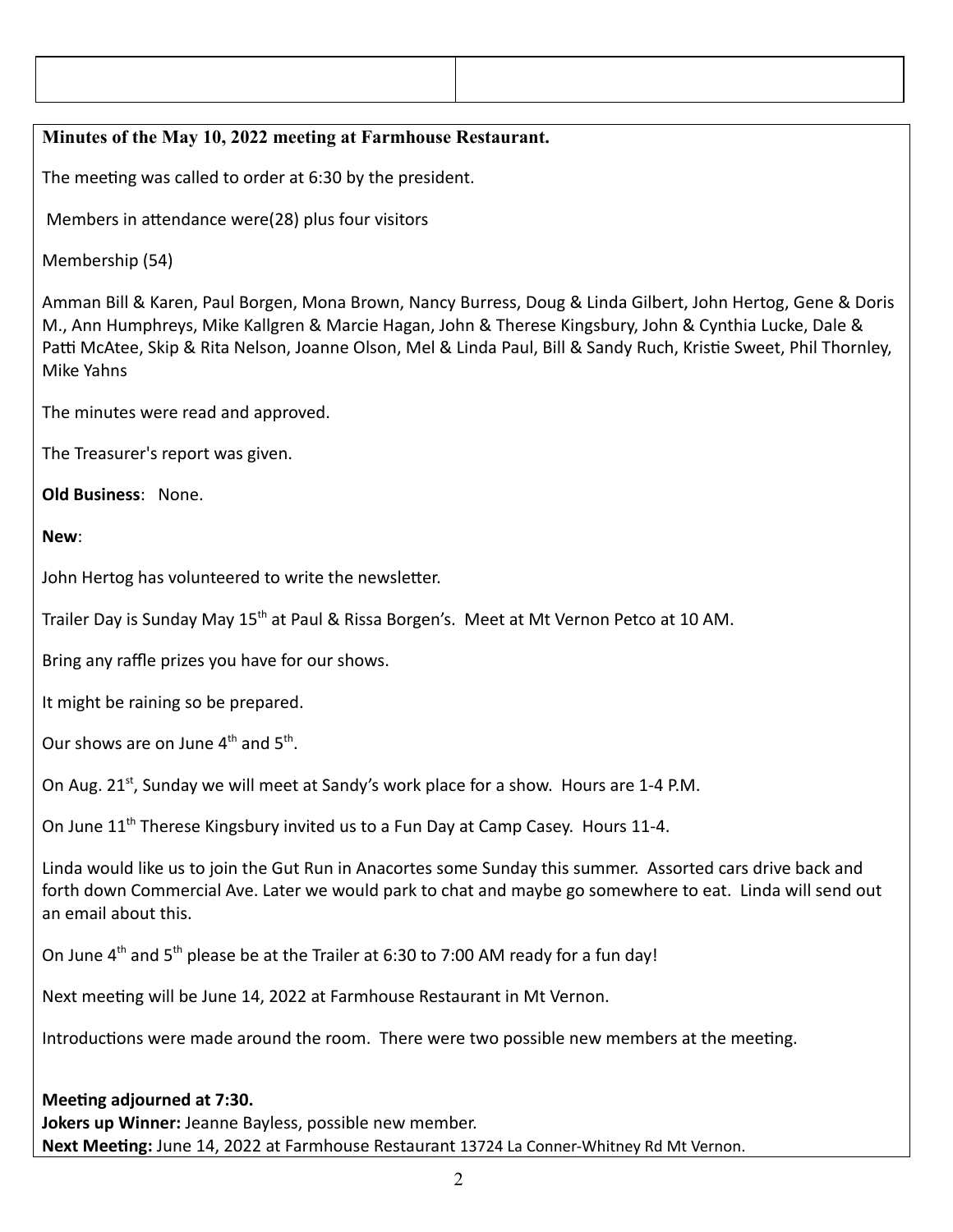## **Corvette Club (other than MGCC) Car Show Schedule**

**Vette-A-Bration** June 10 - 12 Sarg Hubbard Park, Yakima [www.yakimavalleyvettes.com](http://www.yakimavalleyvettes.com/)

**Nothing But Vettes Corvette Show** July 15 - 16, 2022 Wenatchee [www.wenatcheevalleycorvetteclub.com](http://www.wenatcheevalleycorvetteclub.com/)

**All Corvette Car Show** July 31, 2022 XXX Drive In, Issaquah [www.CorvetteMarqueClub.com](http://www.corvettemarqueclub.com/)

**Glass on the Grass** July 29 - 30, 2022 Spokane [www.SpokaneCorvetteClub.org](http://www.spokanecorvetteclub.org/)

**Annual Car Show** July 31, 2022 Bellewood Farms, Lynden [www.Corvettesunlimitedbham.com](http://www.corvettesunlimitedbham.com/)

**All Corvette Car Show** August 13, 2022 Bellevue [www.EastsideCorvette.club](http://www.eastsidecorvette.club/)

**CGCC Annual 5-Star Car Show** August 13, 2022 Jet Chevrolet - Federal Way classicalglasscorvetteclub.com

**Capitol City Vette Fest** August 28, 2022 Titus Will Chevrolet - Olympia [www.cdeo.clubexpress.com](http://www.cdeo.clubexpress.com/)

**Corvettes At The Marina** September 3, 2022 Westport Marina [www.corvettesofgraysharbor.com](http://www.corvettesofgraysharbor.com/)

**Gamblin Chevrolet Corvette Show** September 10, 2022 Enumclaw [www.tacomacorvette.com](http://www.tacomacorvette.com/)